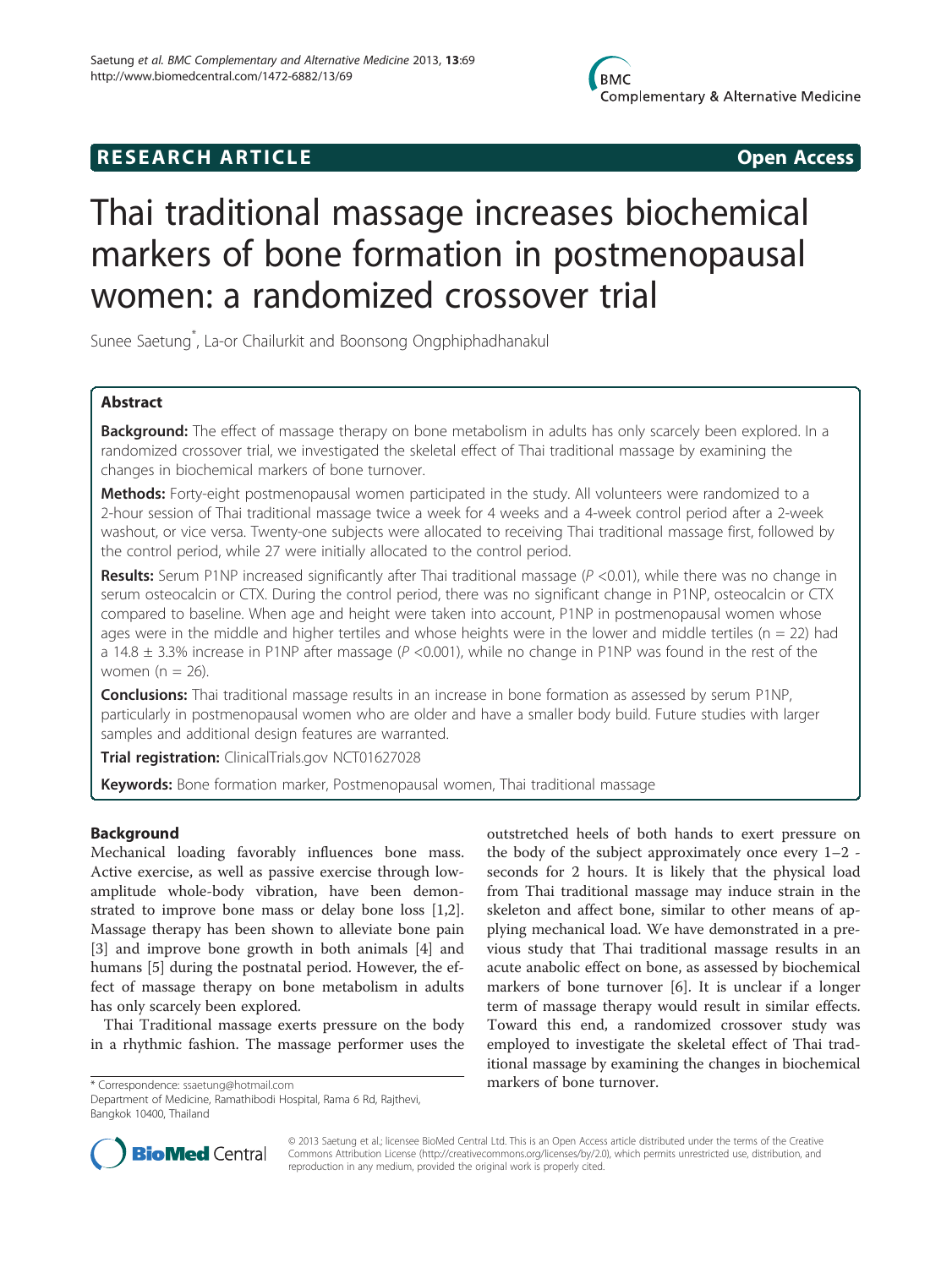# <span id="page-1-0"></span>Table 1 Full body Thai traditional massage protocol\*

| Subject position  | Massage area |                             | Duration (minutes) |
|-------------------|--------------|-----------------------------|--------------------|
| 1. Lying on back  |              | Feet- ankles                | 45                 |
|                   |              | Leg line and stretch        |                    |
|                   |              | Abdomen, shoulders and arms |                    |
|                   |              | Hands                       |                    |
|                   |              | Neck, head and face         |                    |
| 2. Lying on side  |              | Feet and legs               | $45\,$             |
|                   |              | Hip and buttock             |                    |
|                   |              | Spine, waist and back       |                    |
|                   |              | Shoulders, arms and hands   |                    |
| 3. Lying on chest |              | Feet- ankle                 | $30\,$             |
|                   |              | Leg line and stretch        |                    |

X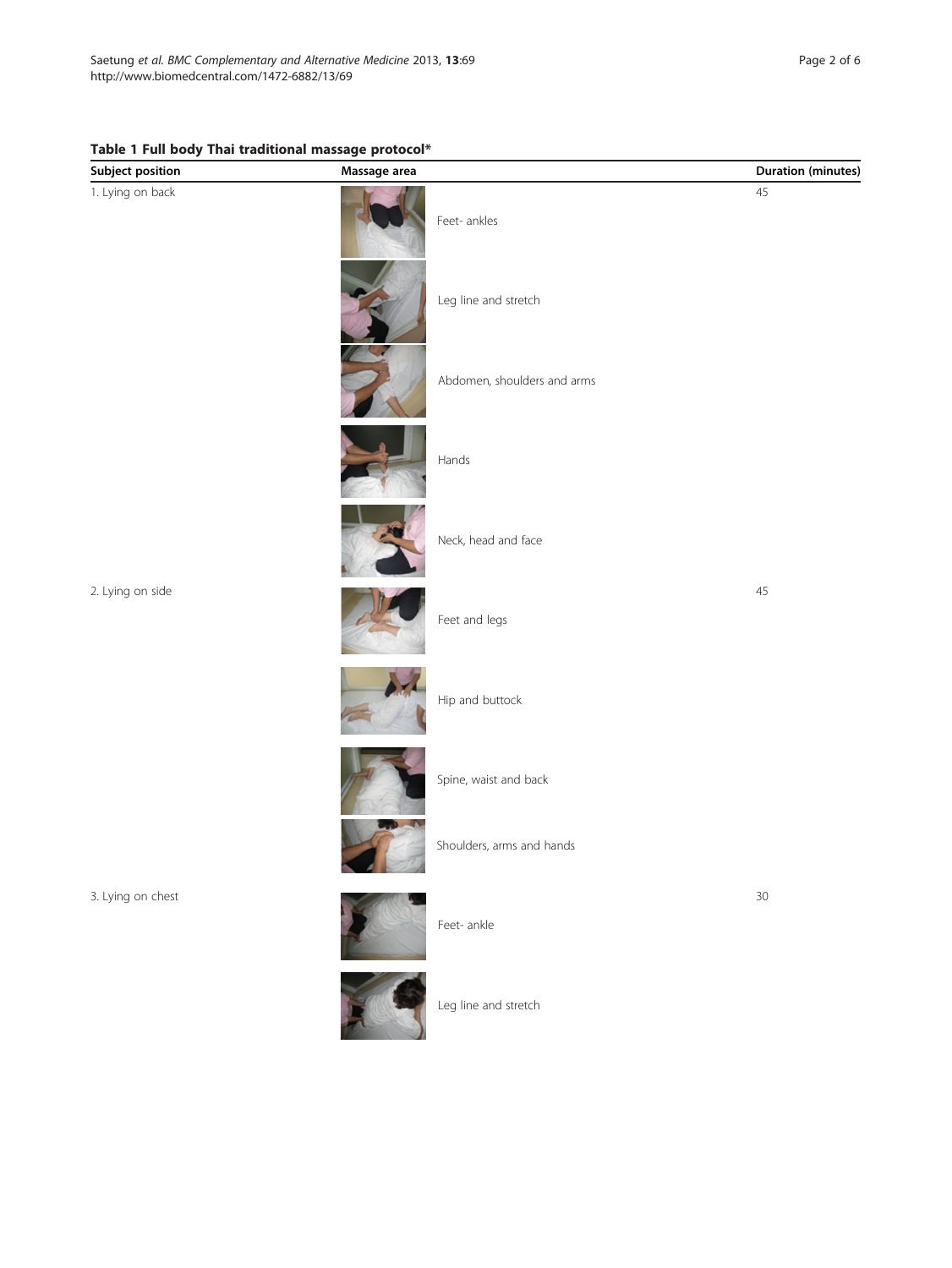#### Table 1 Full body Thai traditional massage protocol\* (Continued)



\* Consents were obtained from both subjects in the pictures.

# Methods

#### Subjects

A randomized crossover design was used. A total of 48 postmenopausal women participated in the study. All were non-diabetic, as defined by a 2-hour plasma glucose level <200 mg/dL on a 75-g oral glucose tolerance test. Subjects having disorders that could affect bone metabolism – such as hyperparathyroidism, thyrotoxicosis, diabetes, rheumatoid arthritis and cancer, as well as those who were taking glucocorticoids or medications for osteoporosis – were excluded (Additional file [1\)](#page-4-0). The study was approved by the Institutional Review Board of Ramathibodi Hospital. Signed informed consent was obtained from each subject prior to the study. All subjects were enrolled and the study performed at the Endocrine and Metabolism Unit of Ramathibodi Hospital, Bangkok from March 2011 to March 2012.

### Thai traditional massage

All volunteers were randomly assigned to either the treatment or the control group using a computer generated sequence. Subjects in the treatment group underwent a 2-hour session of Thai traditional massage twice a week for 4 weeks, while no intervention was given to subjects in the control group. After a 2-week washout period, subjects were switched to the other arm of intervention for 4 weeks.

Thai traditional massage was performed by a single masseuse throughout the study. Subjects were requested to change into comfortable, loose-fitting clothes and to lie flat on a firm mattress on the floor. The procedure consisted of the masseuse applying firm, rhythmic pressure over the volunteer's body through the heels of her hands. The 2-hour procedure started with massaging the feet, and then the legs, arms, hands, back and neck, ending with a head massage (Table [1\)](#page-1-0).

#### Biochemical measurement

Subjects were requested to refrain from exercise for 24 hours and to fast for at least 10 hours before blood was drawn in the morning. Blood samples were collected on the day of the initiation of the massage or control period, and on the day following each massage or control period. All samples were stored at −80 Celsius and analyzed in batch at the end of the study. Serum Cterminal telopeptide of type I collagen (CTx-I), total procollagen type 1 amino-terminal propeptide (P1NP), N-MID osteocalcin, and insulin were determined by electrochemiluminescence immunoassay on a Cobas e 411 analyzer (Roche Diagnostics, Mannheim, Germany). The intra-assay precision was 3.8%, 3.8%, 1.4% and 1.9%, respectively.

# Bone densitometry and measurement of body composition

Bone mineral density (BMD) and body composition were measured by dual-energy X-ray absorptiometry (DEXA) (Lunar Prodigy; GE Healthcare, Little Chalfont, UK). Daily calibration and quality control were performed regularly according to the manufacturer's recommendations. Body composition and BMD of lumbar spine 1–4, femoral neck and total hip were measured in each subject.

#### Statistical analysis

Changes in biochemical markers of bone turnover for both Thai traditional massage and control periods were assessed by paired Student's t-test. Crossover statistical analysis was performed by the pkcross routine in Stata 12 software (StataCorp LP, College Station, TX), assuming no carryover effects. A P-value of less than 0.05 was considered statistically significant.

# Results

Table [2](#page-3-0) demonstrates the clinical characteristics of the 48 study subjects. The mean age was  $59.1 \pm 4.3$  years. All were postmenopausal women with an average of  $8.9 \pm 5.6$ years since menopause. Seventeen (35.4%) were obese, based on BMI > 25 kg/m<sup>2</sup>. Seven (14.6%) had osteoporosis either at the spine, femoral neck or total hip, according to a DEXA T-score of −2.5 or less at the corresponding sites.

Twenty-one subjects were allocated to have Thai traditional massage first, followed by the control period, while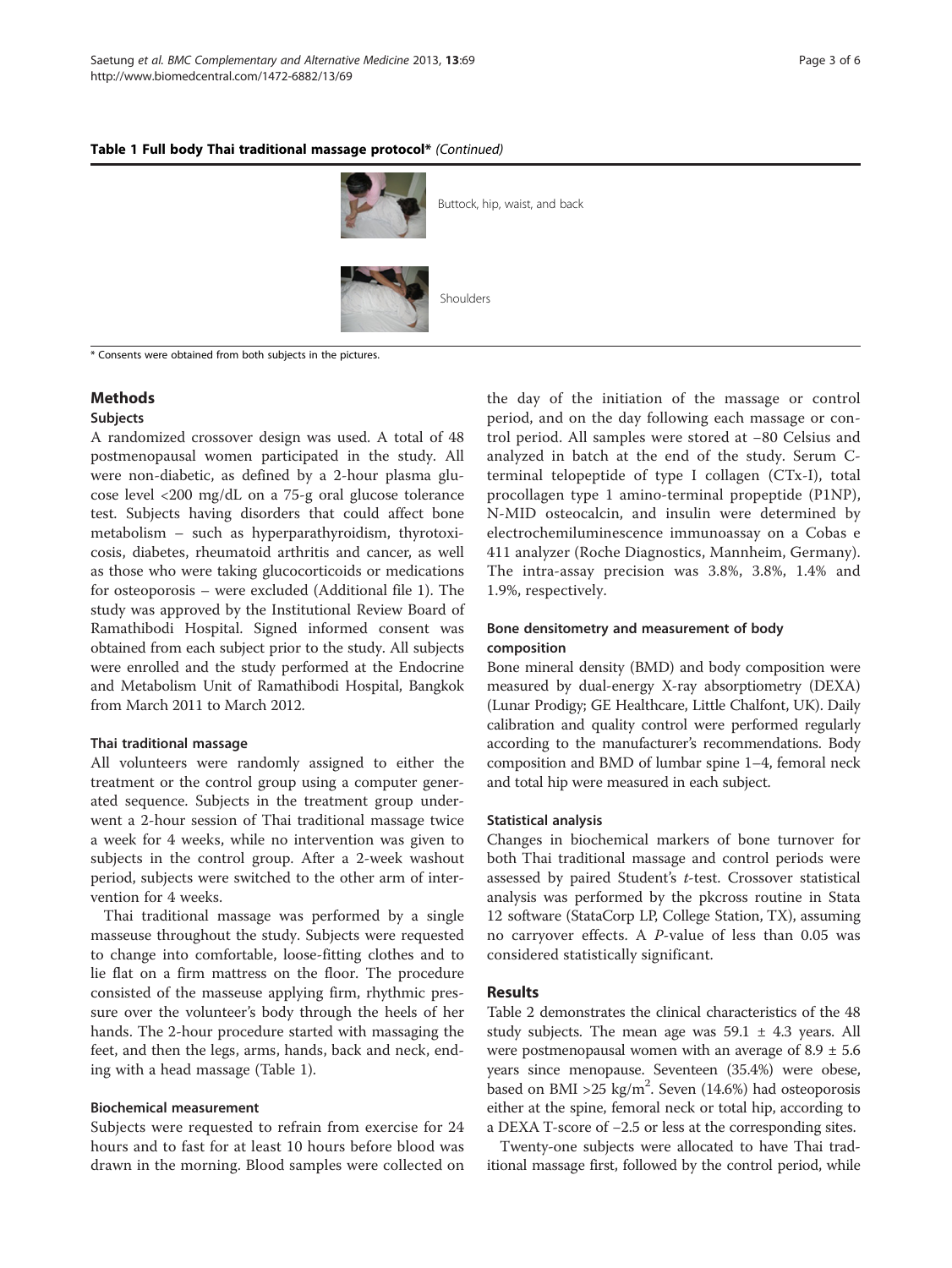<span id="page-3-0"></span>Table 2 Characteristics of the study population

| <b>Parameters</b>           | Mean $\pm$ SD (range) (n = 48) |
|-----------------------------|--------------------------------|
| Age (years)                 | $59.1 \pm 4.4$ (49.8-66.6)     |
| Years since menopause       | $8.9 \pm 5.6$ (1.2-24.3)       |
| Body weight (kg)            | $57.1 \pm 7.4 (40.0 - 73.8)$   |
| Height (cm)                 | $153.1 \pm 5.0$ (141.5-163.5)  |
| Body mass index ( $kg/m2$ ) | $24.3 \pm 2.9$ (18.1-30.9)     |

27 were initially allocated to the control period. When combined data from all subjects were analyzed, it was found that serum P1NP increased significantly after Thai traditional massage while there was no change in serum osteocalcin or CTX. During the control period, there was no significant change in P1NP, osteocalcin or CTX compared to baseline (Table 3). In a linear mixed model looking at the effect of massage and the sequence of intervention, it was found that Thai traditional massage significantly increased serum P1NP. No influence of the sequence of treatment allocation was found (Table 4).

It is likely that body size as well as bone and fat mass may affect the responsiveness to the externally applied mechanical loading from Thai traditional massage. We investigated if there were associations between the percent change in P1NP after massage and age, body weight, height, and body composition. Table 5 demonstrates the change in serum P1NP according to body height tertiles. There was a significant increase in serum P1NP post-massage in subjects in both the lower and middle height tertiles. However, no change in serum P1NP was detected in subjects in the upper body height tertile. When age and body height were considered in combination, it was found that P1NP in postmenopausal women whose ages were in the middle and upper tertiles and whose heights were in the lower and middle tertiles (n = 22) had a  $14.8 \pm 3.3\%$  increase in P1NP after massage ( $P < 0.001$ ), while no change in P1NP was found in the rest of the women  $(n = 26)$ .

| Table 3 Serum P1NP (median (range)), osteocalcin          |
|-----------------------------------------------------------|
| (mean $\pm$ SE) and CTX (median (range)) before and after |
| massage or the control period                             |

|                   | <b>Baseline</b>     | After massage        | Ρ         |
|-------------------|---------------------|----------------------|-----------|
| P <sub>1</sub> NP | 45.2 (40.2-50.3)    | 48.5 (44.2-53.3)     | < 0.01    |
| Osteocalcin       | $72.8 + 1.0$        | $22.9 + 0.8$         | <b>NS</b> |
| <b>CTX</b>        | $0.38(0.33 - 0.43)$ | $0.39(0.34 - 0.43)$  | <b>NS</b> |
|                   | <b>Baseline</b>     | After control period | Ρ         |
| P <sub>1</sub> NP | 45.8 (41.9-50.1)    | 46.0 (42.0-50.4)     | <b>NS</b> |
| Osteocalcin       | $23.0 + 0.9$        | $23.0 + 0.9$         | <b>NS</b> |
| <b>CTX</b>        | $0.38(0.34 - 0.43)$ | $0.38(0.34 - 0.43)$  | <b>NS</b> |
|                   |                     |                      |           |

Serum P1NP increased significantly after massage.

Table 4 Effects of treatment and its sequence on the change in P1NP after massage

| МS      |      |        |
|---------|------|--------|
| 43.76   | 0.26 | Nς     |
| 1294.95 | 5.69 | < 0.05 |
|         |      |        |

The effect of massage was statistically significant, while the sequence of treatment did not have a significant effect.

### **Discussion**

Massage has been widely utilized for the alleviation of a number of musculoskeletal disorders, including low back pain and bone pain from metastatic malignancy [[3\]](#page-4-0). Despite its common utilization, studies showing evidence of the beneficial effects of massage therapy are still limited. Thai traditional massage has been shown to reduce pain and muscle tension in patients with scapulocostal syndrome [\[7](#page-5-0)]. Moreover, in a preliminary study on the acute effects of Thai traditional massage on biochemical markers of bone turnover, we demonstrated that a single 2-hour session can acutely increase serum P1NP, a marker of bone formation by 4.8% [\[6](#page-5-0)]. Using a randomized crossover design we demonstrated in the present study that two sessions per week of Thai traditional massage for 4 weeks resulted in a higher increase in P1NP, particularly in older individuals with smaller body built. The magnitude of change in P1NP from Thai traditional massage was comparable to the change in serum alkaline phosphatase in a study using vibration platform [[8\]](#page-5-0) but was much less than that achieved with parathyroid hormone, a potent bone formation agent used in the treatment of osteoporosis, which usually reaches 100% or higher [\[9](#page-5-0)]. Osteocalcin did not change significantly in the present study despite the changes in P1NP. Studies with bone forming agents such as parathyroid hormone and sclerostin monoclonal antibody have shown that osteocalcin is a less sensitive marker in response to treatments [\[10](#page-5-0),[11\]](#page-5-0). It is of note that the effect of Thai traditional massage on bone formation was more apparent in postmenopausal women

| Table 5 Changes in P1NP (%) after massage according to |  |
|--------------------------------------------------------|--|
| body height and age tertiles                           |  |

| <b>Body height</b> | Post-massage change in P1NP | Ρ         |
|--------------------|-----------------------------|-----------|
| Tertile 1          | $+12.3 + 3.9$               | < 0.01    |
| Tertile 2          | $+9.7 + 4.0$                | < 0.05    |
| Tertile 3          | $+3.5 + 3.5$                | <b>NS</b> |
| Age                | Post-massage change in P1NP | Ρ         |
| Tertile 1          | $+3.9 + 3.2$                | <b>NS</b> |
| Tertile 2          | $+13.6 + 3.8$               | < 0.01    |
| Tertile 3          | $+81 + 43$                  | 0.08      |

Serum P1NP increased significantly in the middle and lower body height tertiles. Likewise, serum P1NP increased significantly in the middle age tertile. The increase in P1NP in the upper age tertile almost reached statistical significance.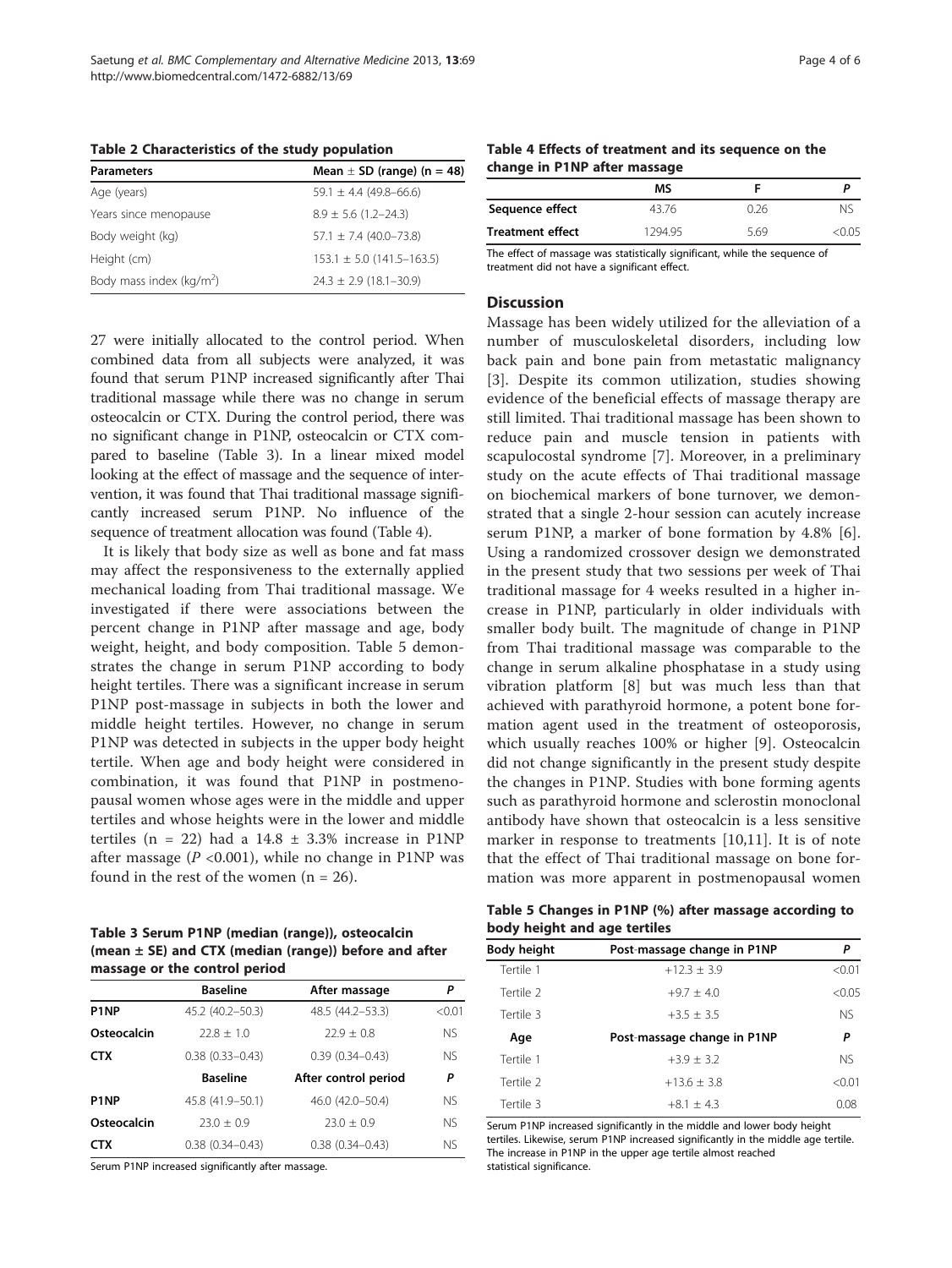<span id="page-4-0"></span>of older age. While the improvement in the marker of bone formation cannot readily be extrapolated to an enhancement of bone mass or reduced fracture risk, our finding at least suggests that Thai traditional massage is likely to be beneficial to bone, particularly in women of advancing age among whom osteoporosis is a common health problem.

The effect of massage on bone metabolism in adults has scarcely been explored. However, a number of studies have investigated the influence of massage on the alteration of bone growth, particularly during the postnatal period. For example, massage in the early postnatal period was found to promote lean mass and bone growth in experimental animals [4]. In humans, when combined with physical activity, massage during the peri-neonatal period improves bone formation without changes in bone resorption [[12](#page-5-0)]. Our findings are in keeping with those in infants, where massage therapy results in an increase in serum P1NP but not CTX.

It is well established that mechanical load affects bone cells. The strain characteristics that determine skeletal responses include strain magnitude [[13\]](#page-5-0), strain frequency [[14](#page-5-0)] and strain rate [\[15](#page-5-0)]. There appears to be an inverse relationship between strain magnitude and frequency for inducing osteogenic effects. Low-magnitude mechanical load needs to be applied at high frequency in order to have an effect equivalent to high-magnitude mechanical load at lower frequency [[16](#page-5-0)]. Moreover, the duration and cycle number of the loading are other factors related to the increase in osteoblast proliferation [[17,18\]](#page-5-0). We showed in the present study that body height was inversely related to the increased in P1NP after Thai traditional massage. It is likely that this is partly because of tall postmenopausal women received less repetitive cyclic numbers of massage per body surface area than shorter women during the same period. In line with our previous study, we demonstrated in the present study that external periodic mechanical loading applied through Thai traditional massage is likely to have an anabolic effect on bone; this suggests that Thai traditional massage could be another option for enhancing bone health through mechanical loading.

Besides its direct effect on bone through mechanical loading, it is conceivable that Thai traditional massage may affect bone indirectly through the central nervous system. The adipokine leptin inhibits bone formation through a central nervous system delay [[19](#page-5-0)]. Mechanical tactile stimulation reduces stress hormones and improves bone mineralization in rats [[20](#page-5-0)]. Moreover, a study using functional MRI has shown that types of massage can influence brain cortical areas differently [\[21](#page-5-0)]. To what extent the effect of Thai traditional massage is due to its effect on stress hormones and the central nervous system is unknown. One of the other possible mechanisms involves ghrelin. It has been shown that ghrelin enhances bone

formation [\[22\]](#page-5-0), and that massage therapy in infants increases circulating ghrelin [\[23\]](#page-5-0).

There are a number of limitations in the present study. The sample size is relatively small and may not be able to detect small effects on bone resorption. Moreover, although the current results are consistent with those of our previous study and of other studies in infants, it is still unclear if the increase in bone formation as reflected by bone markers will result in higher bone mass or reduced fractures. It is of note that only a single masseur performed the Thai traditional massage throughout the study. The result may not be readily generalized to other masseurs. Further studies, which include multiple practitioners, to confirm our results, as well as to investigate the effect of Thai traditional massage on bone mass or fractures, are warranted.

# Conclusions

The present study demonstrated that Thai traditional massage results in an increase in bone formation as assessed by serum P1NP, particularly in postmenopausal women who are older and have a smaller body build. Future studies with larger samples and additional design features are warranted.

# Additional file

[Additional file 1:](http://www.biomedcentral.com/content/supplementary/1472-6882-13-69-S1.doc) CONSORT 2010 Flow Diagram.

#### Competing interests

All authors have no competing interests.

#### Authors' contributions

BO conceived the idea of this study and drafted the manuscript. SS participated in its design and coordination and helped to draft the manuscript. LC performed the electrochemiluminescence immunoassay. All authors read and approved the final manuscript.

#### Acknowledgements

This research was supported by the Thailand Research Fund. We would like to thank all the volunteers and the masseur who performed the massages throughout the study.

Received: 26 July 2012 Accepted: 24 January 2013 Published: 25 March 2013

#### References

- 1. Chow RHJE, Notarius C: Effect of two randomised exercise programmes on bone mass of healthy postmenopausal women. Br Med J (Clin Res Ed) 1887, 295:1441–1444.
- 2. Rubin C, Recker R, Cullen D, Ryaby J, McCabe J, McLeod K: Prevention of postmenopausal bone loss by a low-magnitude, high-frequency mechanical stimuli: a clinical trial assessing compliance, efficacy, and safety. J Bone Miner Res 2004, 19(3):343–351.
- 3. Jane SW, Chen SL, Wilkie DJ, Lin YC, Foreman SW, Beaton RD, Fan JY, Lu MY, Wang YY, Lin YH, et al: Effects of massage on pain, mood status, relaxation, and sleep in Taiwanese patients with metastatic bone pain: a randomized clinical trial. Pain 2011, 152(10):2432–2442.
- 4. Chen H, Miller S, Shaw J, Moyer-Mileur L: Massage therapy during early postnatal life promotes greater lean mass and bone growth, mineralization, and strength in juvenile and young adult rats. J Musculoskelet Neuronal Interact 2009, 9(4):278–287.